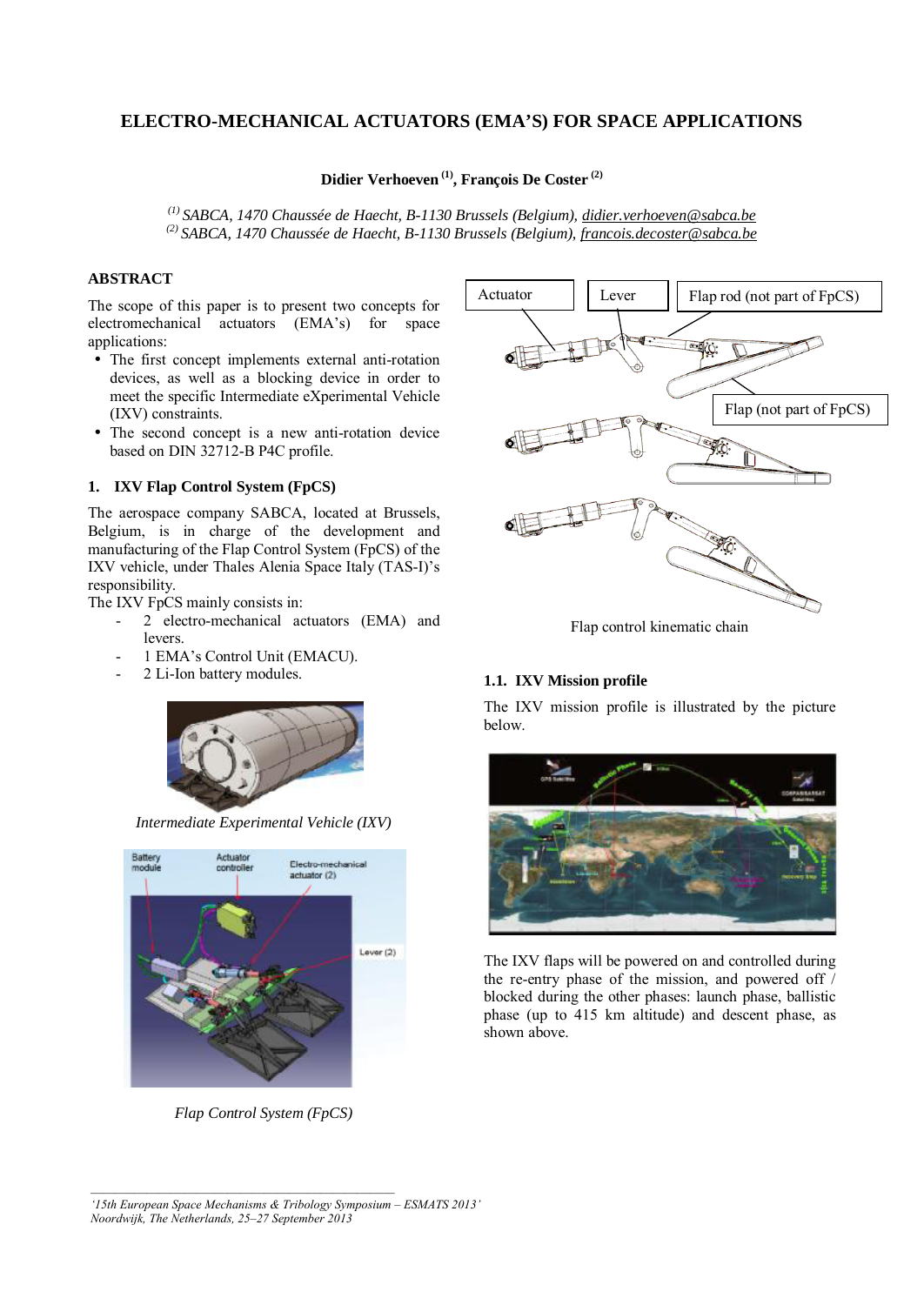#### **1.2. EMA design**

Basically, in the frame of the Component-Off-The-Shelf (COTS) approach, the IXV EMA definition is derived from the SABCA VEGA ZEFIRO Thrust Vector Control (TVC) EMA definition, that has been customized for the IXV application:

- The actuator pin-to-pin length ( $\sim 637$  mm) and strokes (-97 mm  $/ + 72$  mm) are specific for IXV application.
- The actuator design includes a blocking device. being a passive static brake.
- The actuator anti-rotation interfaces have been surface hardened and dry lubricated, given the specific IXV operational constraints.
- The accuracy of the actuator position sensor (LVDT) accuracy has been improved, in order to meet the flap control requirements.



The IXV FpCS EMA basically consists of a roller screw driven by an electrical motor through a gear train; in order to convert the motor rotation into actuator piston translation, anti-rotation devices are implemented at both extremities of the actuator, at the interfaces with the lever and the IXV cold structure.



*IXV FpCS flight actuators* 

During this development, a special attention was paid to the design and validation of the blocking device, which is basically a teeth brake actuated by an electromagnet, as well as to the design and validation of the actuator/lever and actuator/cold structure sliding contacts, that will have to work properly in air and in vacuum, under load.

#### **1.3. Brake concept**

The principle of the teeth brake is shown below:



*Teeth brake concept* 

When a torque is applied on the disc, the resulting axial load ( $F_a$ ) on the armature is given by:

$$
F_a = \frac{T}{r} * [tg(q-j) - tgj]
$$

Where: T : braking torque (Nm) r : teeth radius (m) *θ* : half angle of teeth (°)

 $tg \varphi$ : friction coefficient =  $\mu$ 

According to this formula, the brake would remain blocked for a finite value of spring force, even for the lowest values of the friction coefficient; this would not be the case for the friction disc brake concept, for which the necessary force would in theory tend towards an infinite value of the spring force for the lowest values of the friction coefficient, meaning that there could be a risk of brake slipping.

When the brake is unpowered (ex.: during the ascent of the VEGA launcher), the brake springs (10) apply the teethed armature on the teethed disc; the brake is engaged; the flap is blocked.

According to the ECSS formula (cf. ECSS-E-ST-33-01, Space Engineering – Mechanisms), the necessary spring force is given by the formula:

$$
F_{spring} = 2*(1,1*I) + F_a
$$

Where  $I = m^*a$ 

 $m =$ armature mass a = peak acceleration

and  $F_a$  = axial load corresponding to the required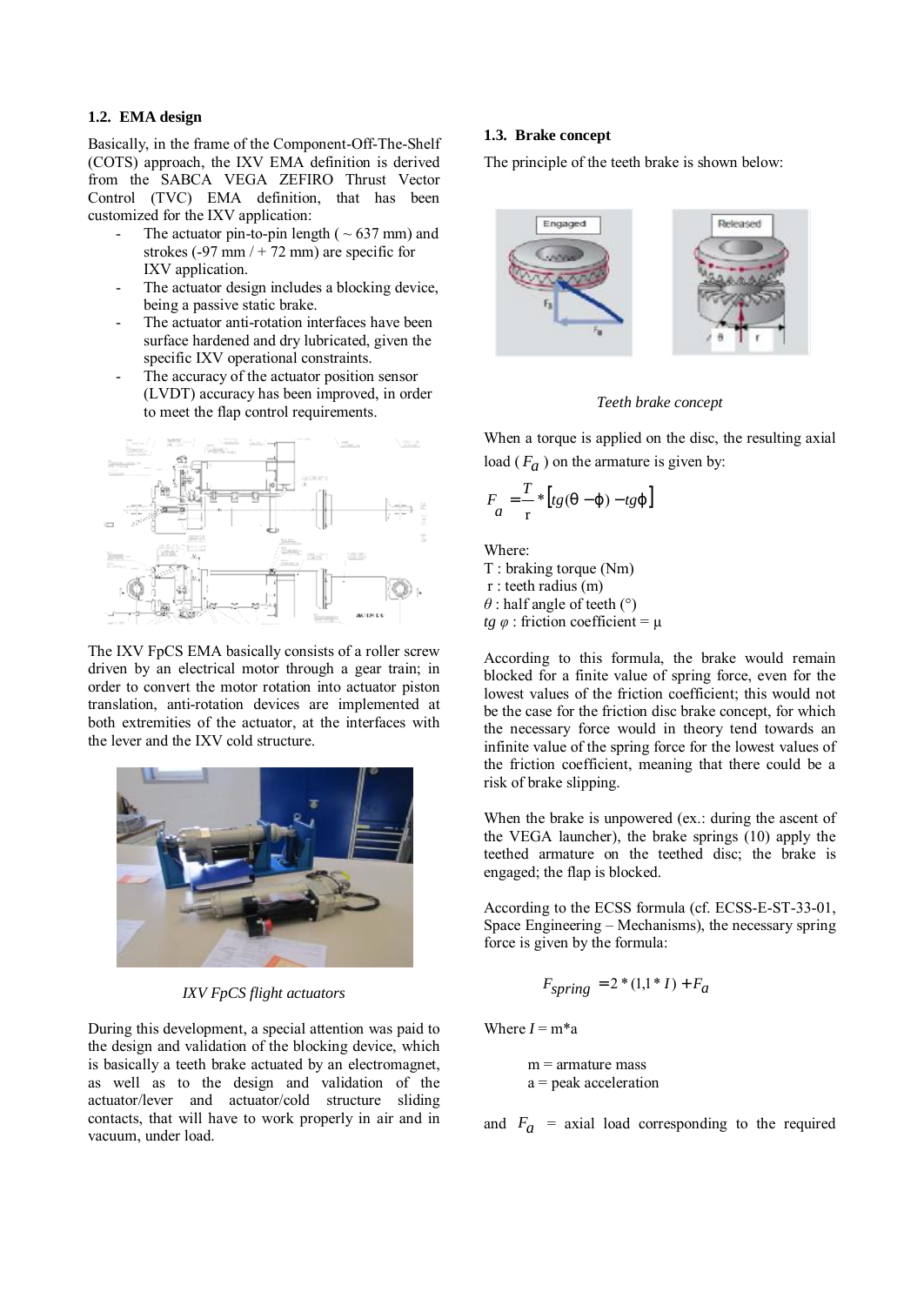braking torque (3 Nm)



When the brake is powered by 28Vdc voltage (during) the IXV re-entry phase), the electro-magnet compresses the springs, the armature is lifted and the brake is released; the flap is free to move.

The necessary electromagnet force is given by the formula:

$$
F_{EM} = 2*(1.05*F_{spring})
$$

The coefficient 1,05 deviates from the ECSS requirement (1,2) (cf. ECSS-E-ST-33-01, Space Engineering – Mechanisms), but can be justified by the fact the springs are individually characterized and sorted before integration into the brake.

When the brake is unpowered again (at the end of the IXV re-entry), the brake springs tend to re-apply the armature on the disc; in 77 % of the cases, the teeth are facing each other; under external load on the flap, the mechanism slightly rotates by maximum 10 degrees (corresponding to an actuator displacement of 0,06 mm), and the brake re-engages again (for descent with parachute and splashdown).

The main design characteristics of the brake are summarized below:

| Design characteristics |                  |
|------------------------|------------------|
| Braking torque         | $7.3 \text{ Nm}$ |
| Input power            | 40 watts         |
| Mass                   | 930 $\sigma$     |

In order to prevent any cold welding effect, the teeth of the brake disc and armature are greased with Braycote vacuum compatible grease.

During EMA integration, the FpCS brake disc is mounted on the splined motor shaft; the Magnetic Air Gap (MAG) is adjusted to the design range (0,51 mm - 0.65 mm), in order to ensure the brake performances.



*IXV FpCS actuator design* 

Brake breadboards were manufactured and tested during the IXV FpCS design phase.



*IXV FpCS breadboard brake (design phase)* 

In order to reduce the technical risks for the IXV FpCS qualification campaign, the following engineering tests were performed during the design phase:

- Functional and performances tests;
- Random vibrations tests;
- Endurance tests in vacuum;
- Temperature tests.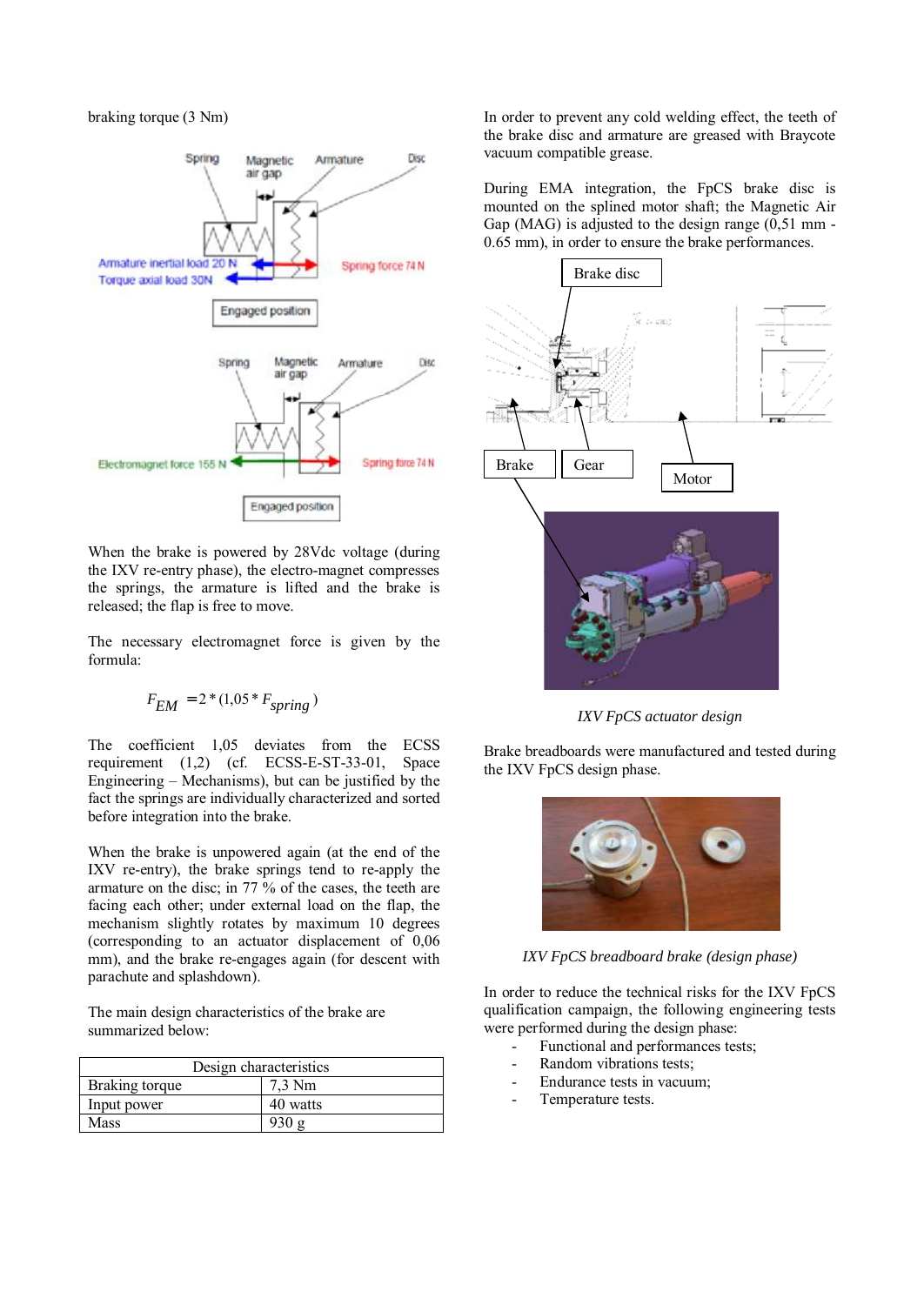#### **1.4. Anti-rotation concept**

Both extremities of the EMA are equipped with antirotation bossles, as shown by the pictures below.





*Piston bossle Rod end bossle* 

In order to meet the specific IXV operational and environmental constraints:

- The bossles surfaces are hardened and dry lubricated.
- The sliding surfaces are greased with Braycote vacuum compatible grease.
- The clearance between the bossles and the adjacent parts is adjusted during the actuator integration.

The concept was validated through:

- Functional and duty cycle tests with the breadboard EMA.
- Pin-on-discs tests, in air and in vacuum, under representative load, that were performed at the European Space Tribology Laboratory (ESTL/ESR-T).

#### **1.5. Summary**

The IXV FpCS electro-mechanical actuators (EMA's) are based on VEGA ZEFIRO TVC EMA's design (COTS approach), and were customized in order to meet the IXV mission constraints; the main technological changes being:

- the implementation of a passive static brake;
- the implementation of a more accurate position sensor (LVDT);
- the implementation of anti-rotation bossles with specific surface hardening and lubrication.

Those technological changes were validated by engineering, breadboard and/or pin-on-discs tests, in order to reduce the technical risks during the qualification campaign.

#### **2. Compact anti-rotation device for space EMA**

#### **2.1. EMA constraints**

IXV anti-rotation is realised through bossles at both fixation interfaces of the actuator. This implies that the torque is transmitted to both the vehicle structure and the flap lever, which need to be hardened and protected as well as the actuator.

Actuators for launcher first stage do not work in vacuum and tribology does not cause a high wear. However, actuators for upper stage or for re-entry systems are working up to several hours in vacuum, which increases significantly the wear problem.

In some cases, torque transmission is not allowed when fairing wear would be inacceptable or when fairing hardening is not possible.

The environment constraints used for the design are the following:

- Temperature range:  $-30^{\circ}$ C to  $+75^{\circ}$ C
- Pressure: 1E-4 mbar to 1 bar

#### **2.2. Proposed anti-rotation concept**

#### **2.2.1. Introduction**

As an alternative to IXV design, SABCA has developed a new anti-rotation device based on DIN 32712-B P4C profile (see figure below).



*Tested actuator piston and its anti-rotation bearing using DIN 32712-B P4C profile* 

This profile was specifically designed for industrial applications needing a high torque transmission on sliding components. Tribologic performances of that profile in vacuum have been carefully analysed by SABCA.

#### **2.2.2. Selection of materials**

Classically, pistons are made of steel and bearings are made of bronze.

However, P4C profile specifies a very tight gap to work nominally, which is not compatible with 2 materials having different dilatation coefficients working on a wide temperature range.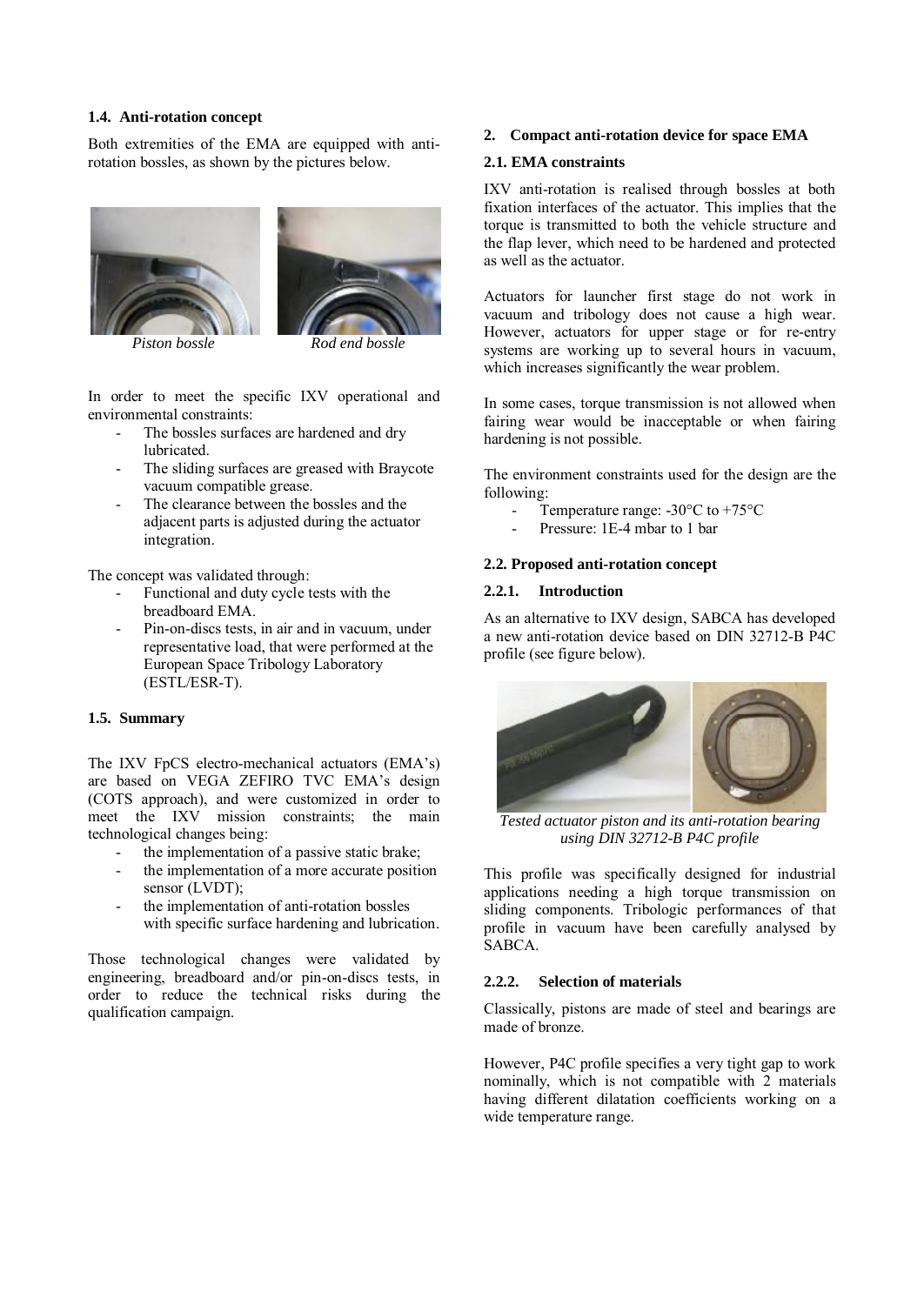An alternative to this is to increase the gap between piston and P4C bearing beyond the DIN specification. Another solution is to use a steel piston with a steel P4C bearing.

Both solutions have been tested.

# **2.2.3. Coating selection**

The use of both piston and P4C bearing in steel requires a coating on at least the piston.

DLC (Diamond Like Carbon) coating is often used in industrial applications using P4C. According to datasheets, lubrication is not necessary with that coating, at least in atmospheric conditions. We have decided to test that coating.

Balinit C™ is used at SABCA for a space EMA, but in conjunction with chromium deposit. Carbon lubrication effect is very poor in vacuum. So, that coating has been rejected.

Finally, we have decided to also test the  $MoS<sub>2</sub>$  coating, which is reputed for its good tribologic characteristics for space applications.

# **2.2.4. Lubrication selection**

DLC coating does not require lubrication in industrial applications and a test has been performed to evaluate this behaviour in vacuum.

For other tested coatings, Braycote lubricant has been selected because of:

- Compatibility with vacuum
- High contact pressure
- Resistance to Oxygen

# **2.3. Test philosophy**

The anti-rotation device has been assembled on an existing EMA (see figure below) in order to control the piston displacement.



*Tested EMA with bronze P4C bearing* 

An existing inertial load test bench has been used for tests at atmospheric pressure, at room temperature or at extreme temperature.



*Inertial load test bench with tested EMA* 

This test bench is not designed to be put into a vacuum chamber. To be able to load the actuator in vacuum, we have replaced the linear load by the equivalent torsion on the actuator piston, through a simple load test bench equipped with a spring, considering that the tribologic effect is due to the contact pressure.



*Test bench with torsion load for vacuum tests*

That test bench has been designed to fit in SABCA vacuum chamber.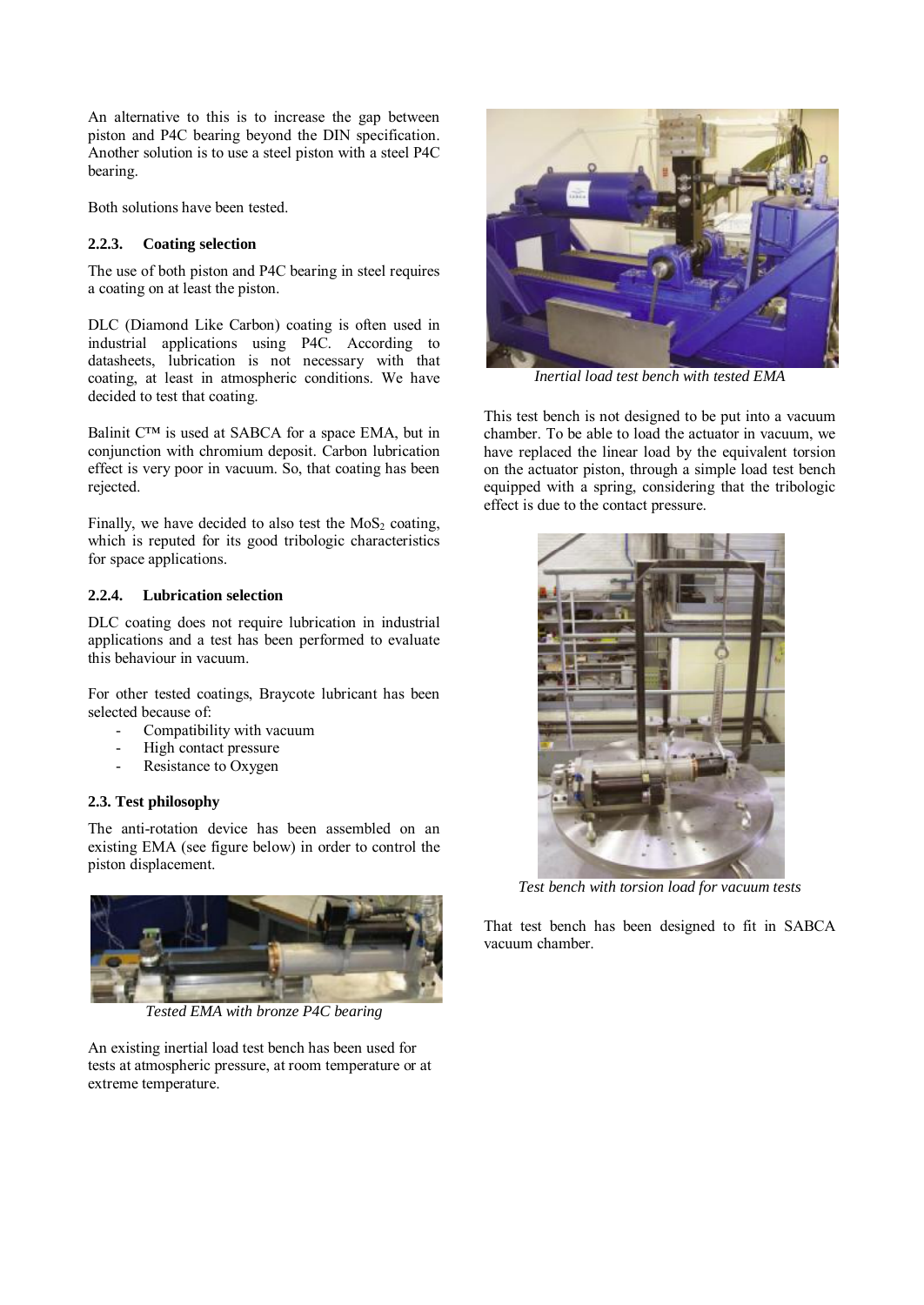

*SABCA vacuum chamber* 

The test sequence is the following, with a no-load health test after every test:

- Thermal test for reference piston (without antirotation)
- For every P4C configuration:
	- o Thermal test with load
	- o Vacuum test with load
	- o Endurance test (for last configuration only)
- Thermal test for reference piston (without antirotation)

The test with a reference piston without anti-rotation is performed to identify the friction due to the anti-rotation and the friction due to the other parts of the actuators. Each test consists in series of triangles at various velocities from 0.1 mm/s to 100 mm/s to evaluate the behaviour of the anti-rotation at different velocities.

During the tests, the following variables are recorded:

- EMA position
- EMA velocity
- EMA current (image of the torque)

The evolution of the measured current allows us to evaluate the evolution of friction, hence the behaviour of the antirotation.

# **2.4. Test campaign**

The test campaign has compared the following configurations:

- 1. DLC coated piston with uncoated steel P4C bearing
- 2. DLC coated piston with DLC coated steel P4C bearing, greased
- 3. DLC coated piston with bronze P4C bearing, greased

4. MoS<sub>2</sub> coated piston with MoS<sub>2</sub> coated P4C bearing, greased

# **2.4.1. Uncoated steel P4C bearing**

The first configuration is the simpler and cheaper one but it is also the most risky. Anyway, in order to minimise the cost of the solution, it was worth to test it. The result was that the coating experienced a fast wear and jamming occurred when the coating was removed after a few cycles in vacuum with high loads.

# **2.4.2. Coated steel P4C bearing**

Figures below give the behaviour of the DLC coated piston with DLC coated steel P4C bearing, with grease, under the following conditions:

- Room temperature
- Vacuum condition (P=1E-4 mbar)
- Load corresponding to 30 kN axial



*Velocity setpoints and measurements in vacuum* 



*Equivalent DC current setpoints and measurements in vacuum*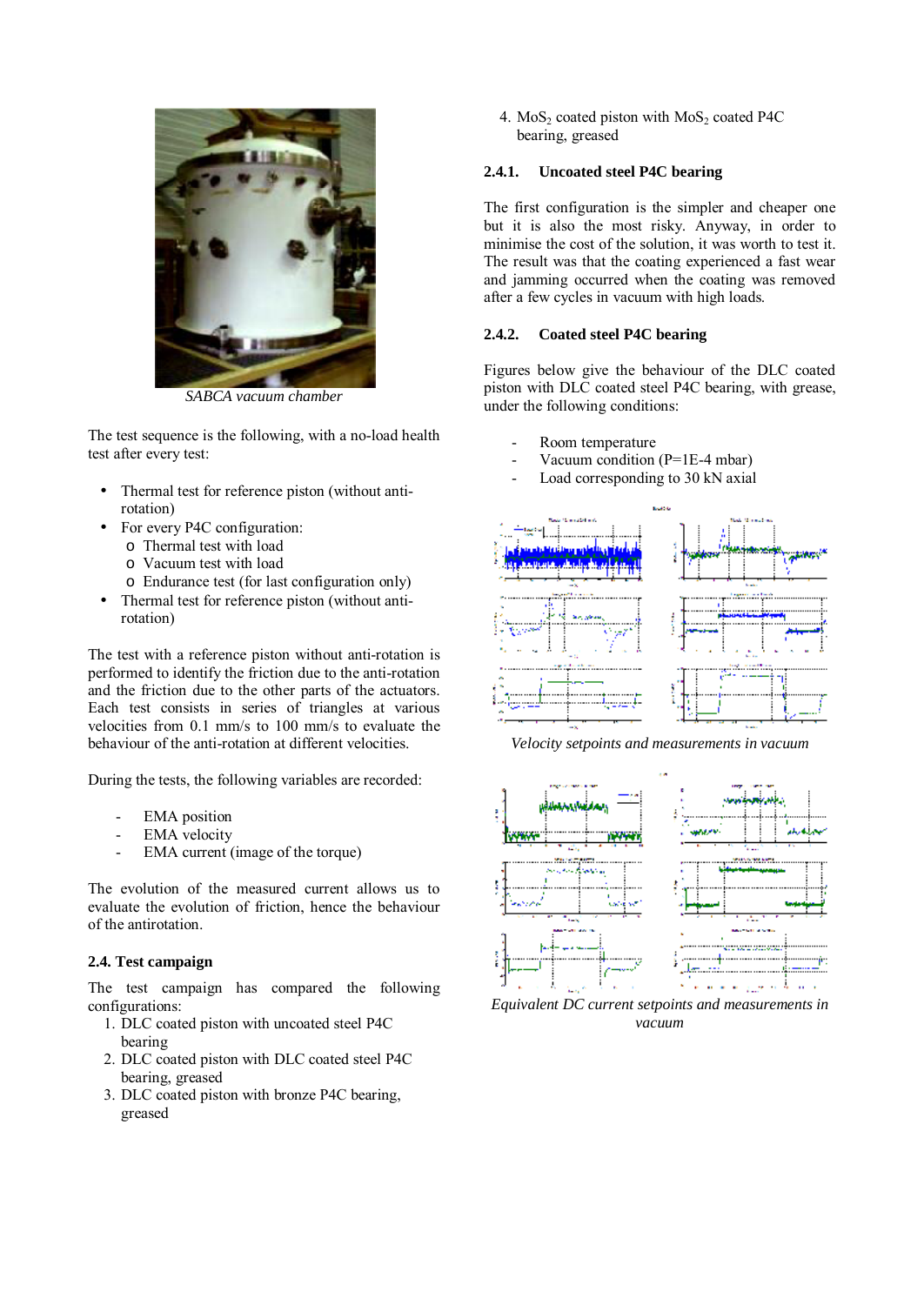

*Comparison of the average motor torque for different load torques at atmospheric pressure (left) and in vacuum (right)* 

No significant increase of the torque is observed during the vacuum test, confirming the good behaviour of the solution.

Next figures show the piston and its bearing after the vacuum test. A significant wear is visible at the place of contact of the piston with the bearing, which is caused by a too small hardness of the stainless steel used for the test.



*Piston with coating after thermal test with seal retainer coated* 



*P4C bearing with coating after vacuum tests* 

Thermal behaviour has also been tested. Plot below gives the evolution of the anti-rotation with temperature for different velocities in both displacement directions: with antagonist and motor load. Due to increase of grease viscosity, the torque need increases at low temperature.



*Average torque on motor axis for different temperatures*

#### **2.4.3. Bronze P4C bearing**

Similar tests have been performed with the bronze bearing. No significant increase of the torque was observed during the vacuum test, confirming the good behaviour of the solution.

Next figures show the bearing after the vacuum test. A slight wear is visible at the place of contact of the piston with the bearing, as foreseen.

Due to the larger gap between piston and bearing to cope with thermal dilatation, the contact place is at the extremity of the profile (compare wear on steel bearing and on bronze bearing).



*Bronze P4C bearing (after vacuum tests)* 

Thermal behaviour has also been tested. The observed behaviour is the same as with the previous solution. No jamming due to thermal dilatation or deformation has appeared, nor unexpected increase of friction.